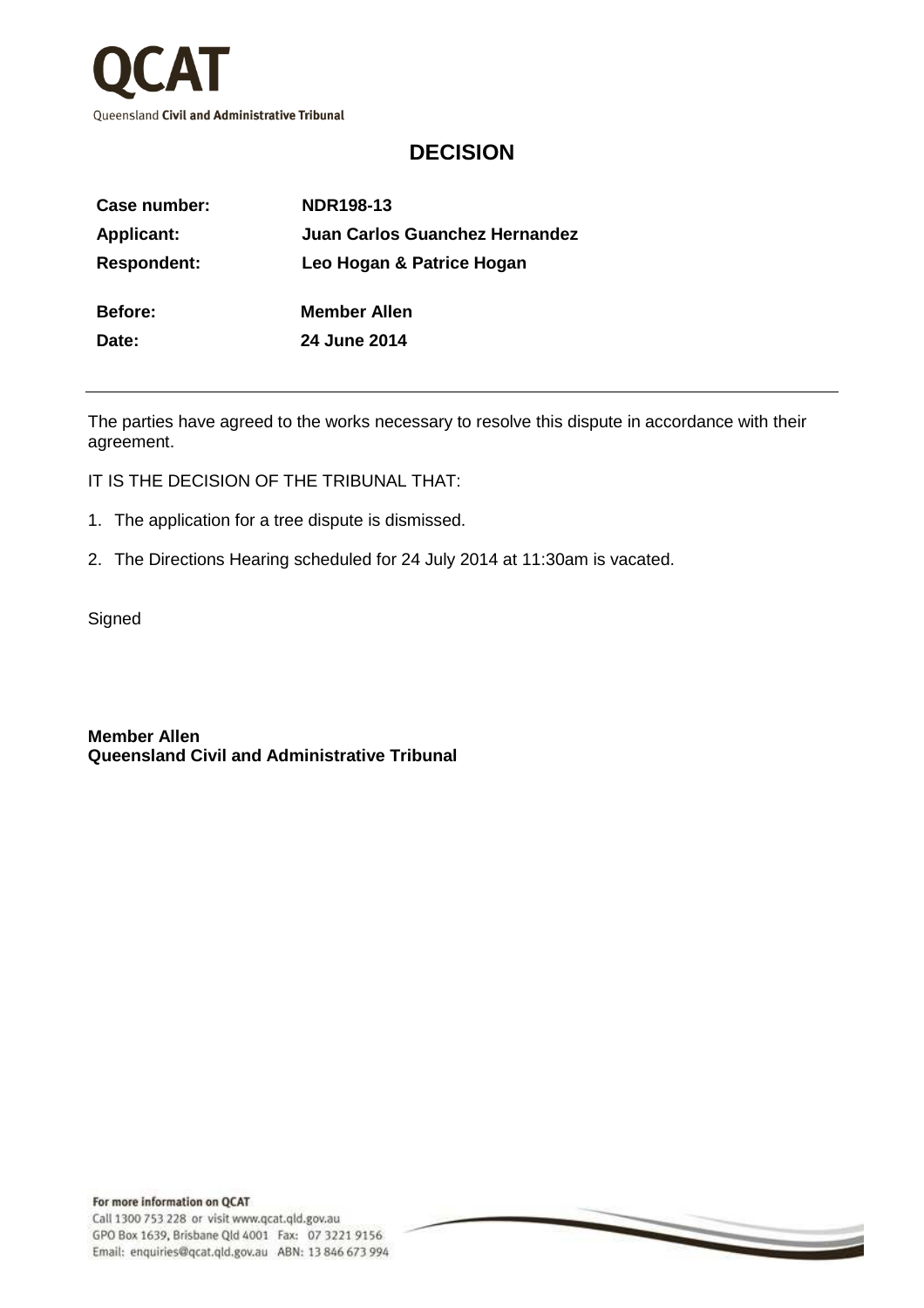

## **AGREEMENT**

| Case Number:       | <b>NDR198-13</b>               |
|--------------------|--------------------------------|
| <b>Applicant:</b>  | Juan Carlos Guanchez Hernandez |
| <b>Respondent:</b> | Leo Hogan & Patrice Hogan      |
| Date:              | <b>24 June 2014</b>            |

## THE PARTIES AGREE THAT:

- 1. The registered owner of the lot at 12-14 Elizabeth Street, AITKENVALE QLD 4814 ("the Tree-Keeper") arrange to have the following works carried out on the tree/s the subject of the dispute:
	- a) Tree 'A', the Samanea saman or commonly known as a Rain tree (see attachment A Fig 17 page 11) is to undergo maintenance pruning works. As the tree is already pruned back to the fence line, the pruning works will remove the dead wood as can be seen over the fence line (see Attachment B gig 12 on page 9) and any other deadwood of which is in the canopy near the fence alignment. The epicormic regrowth coming from prior pruning of limbs near the fence line is to be pruned back to main branching; and
	- b) Tree 'B', the Spathodea campanulata or commonly referred to as African Tulip tree (see attachment A) is to be totally removed and cut at the base and either poisoned to prevent regrowth or stump ground dependent on the respondent's requirement.; and
	- c) Tree 'C' the Cassia siamea or commonly referred to as a Golden Shower Tree (see attachment A) other saplings that are currently growing in the same location are to be totally removed and cut at the base and either poisoned to prevent regrowth or stump ground dependent on the respondent's requirement. (the initial works)
	- d) Tree 'A' is to be inspected every two years. The canopy near the boundary is to be maintained as is and to have maintenance pruning if required, to prune out any deadwood and branches of concern due to loss of structural integrity and remove any epicormic regrowth that is likely to contribute to overhang. Any dead wood is to be removed form the canopy over the tree-keepers property and any weight reduction necessary to relieve stresses on the tree due to the assymetrical canopy .The exposed section of tree trunk on the applicant's land will also require inspection (the subsequent works)
- 2. The initial works are to be carried out by an AQF level 3 arborist in accordance with AS4373-2007.
- 3. The subsequent works as to weight reduction of canopy and inspection on the exposed tree trunk will require an AQF level 5 arborist otherwise an AQF level 3 arborist are to carry out the work in accordance with AS4373-2007.
- 4. Where it is necessary for some of the initial works or subsequent works to be carried out from the applicant's property the tree-keeper will seek the applicant's permission prior to